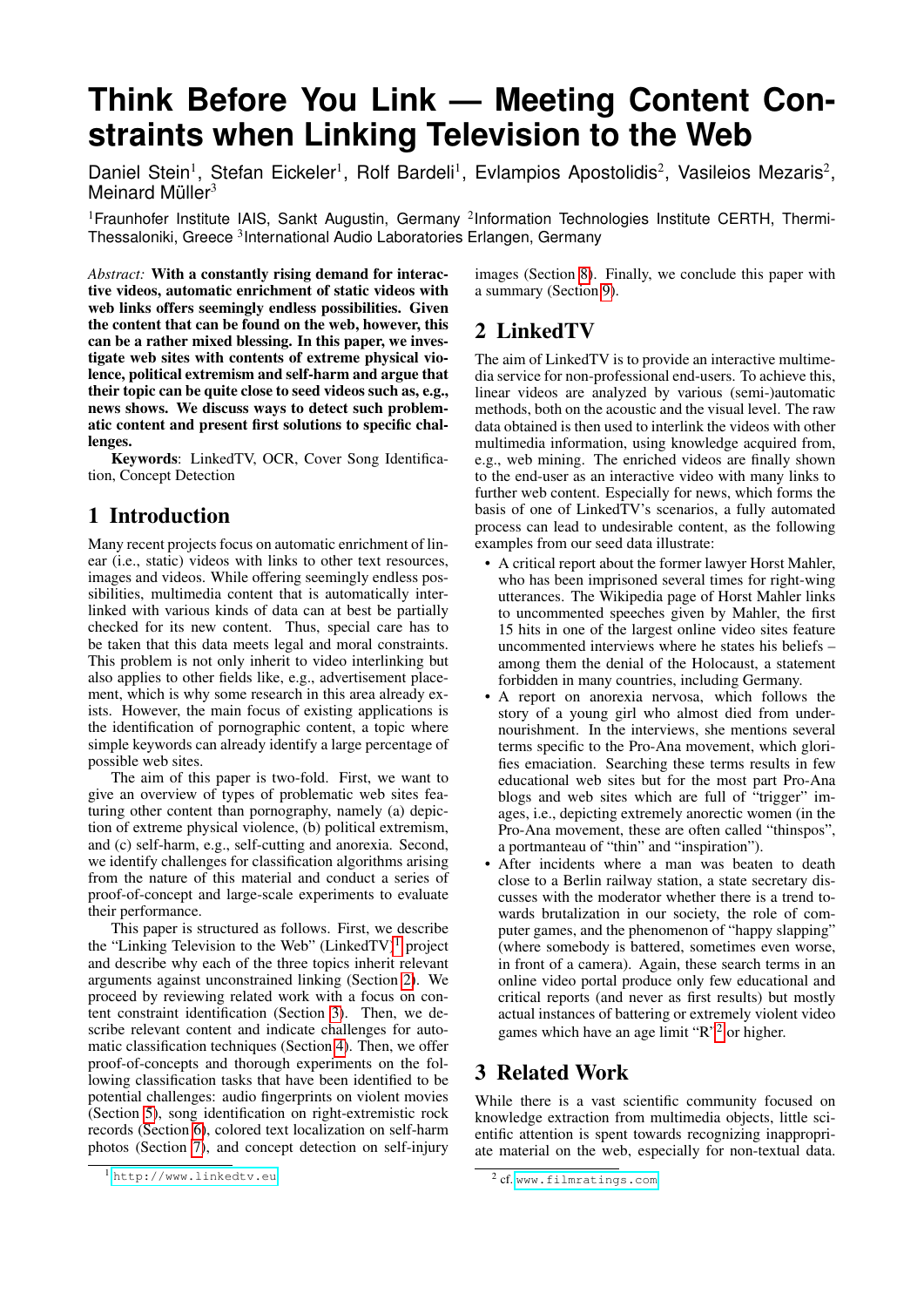There has been specific interest in detecting pornography (e.g., [\[4,](#page-4-1) [9,](#page-4-2) [11\]](#page-4-3)), mainly for filtering search engine results. A special case is given by child pornography, where there is some effort to develop automatic means for detecting and thus support the fight against this crime [\[1\]](#page-4-4). Apart from that, the main investigations into detecting material problematic content have been seen in the context of the TRECVID and MediaEval evaluation campaigns, namely the category *physical violence* in TRECVID's feature extraction challenge [\[17\]](#page-4-5) and the Violent Scenes Detection Task in MediaEval [\[6\]](#page-4-6). Beyond these specific domain, there is of course a lot of work in the multimedia analysis community giving a basis for supporting it.

# <span id="page-1-0"></span>4 Problematic content: overview and possible techniques

It is impossible to generalize over all relevant content to be found on such heterogeneous topics as violence, extremism and self-harm. In order to identify promising analysis techniques, we have asked a German bureau responsible for child protection in the Internet to compile lists on each of them, with special care for representative samples.[3](#page-1-1) As base data, we manually scanned 3 000 web sites (1 000 per topic) with material not suitable for children of age 17 or below. Some web pages were extremely disturbing even for adults, e.g., featuring real suicides or decapitation, which required security measures such as psychological supervision and restricted data access when handling the data.

In this section, we look for common patterns that can be captured with classification algorithms with the goal of raising warning flags to an editor who manually checks outgoing links for their appropriateness. We make two assumptions: first, the interlinking is targeted for multimedia objects, i.e., audio, image or video, and second, we have no prior knowledge of its content via the surrounding web site or incoming links.

#### 4.1 Physical Violence

Web sites with extreme violence typically feature videos or images. The two largest categories are filmed/fotographed content and violent computer games.

Filmed/Fotographed Content. Web sites containing violence images and videos are either (a) commercial web sites of horror movies, (b) shock sites that have the sole purpose of disturbing the viewer or (c) sites that want to provoke emotional reaction for political purposes (e.g., news sites against torture, or anti-abortion organizations). The nature of the violence depicted is very heterogeneous and ranges from small quarries to decapitation or other forms of murder (both authentic and fictitious). Fictitious movies are mostly from the genre of horror movies, which range from monster hunts to sexually-sadistic revenge movies. "Best-of" compilations, trailers, single scenes or self-made commentaries are frequent. These often share a logo/url/watermark of a dedicated collection forum/blog.

Violence Computer Games. All surveyed material containing violence games are shooters, with either firstperson view or third-person view over the shoulder. For first-person games, the lower part of the screen typically shows the selected weapon, either military (e.g., machine gun), futuristic (e.g., laser pistol) or rough-and-ready (e.g. a simple stick). Some game videos are official trailer, but most are self-made fan videos ("let's play").

Conclusion. Among the three topics violence, extremism and self-harm, violence seems to be the topic with the highest heterogeneity of its material, which poses a huge challenge for analysis techniques. Extremely brutal videos such as decapitation are not as frequent but produce a huge number of re-mixes and samples. In our first approach trying to address the problem of violence detection in videos, we tested an algorithm that performs audio fingerprinting on a horror movie in Section [5.](#page-2-0)

#### 4.2 Extremism

While there are many forms of political and religious extremism, the sites given to us were mostly from right-wing extremism, which is why we will focus on this content in the following – by no means a belittlement of other forms of dangerous extremism. Note that some videos from religious extremism for example were rather aligned to the category "violence" because they featured decapitation.

The majority of the web content in right-wing web sites falls into the categories shop sites, propaganda videos and music videos.

Shop Sites. The web pages in this category offer rightwing souvenir articles such as apparels and media articles. To attract attention, these sites feature a lot of obvious keywords and palpable images.

Propaganda Videos. The videos shown in the resort of propaganda were mostly focused on history revisionist point of views. The language was either in German or English, sometimes both languages were spoken simultaneously. The quality of the videos is, especially for older looking videos presumably digitized from old video cassettes or for war footage, rather mixed. Filming at historic sites, e.g., concentration camps in Germany, appear to have taken place without proper filming equipment, and the speaking person has no dedicated microphone. The name of the people speaking is sometimes shown via banners. Sometimes, extremism symbols like the German Swastika are shown.

Music Videos. The extremism music videos that we watched were seldom professional videos like those shown in television, but mostly just the audio plus some images of the CD cover or some band photography. A notable exception were live videos from concerts. Most images contained extremism symbols, such as the triskele, the swastika, or logos of organizations or groups associated with extremism. While some of these objects are depicted on banners, others are sprayed in graffiti, painted on tissue or tattooed. The music itself can be practically any genre such as singer-songwriter or instrumental, but has a strong tendency towards hard rock or metal, with the interpreters mostly shout-singing.

Conclusion. Based on the impression of the 1,000 rightextremism web sites surveyed, the detection of this content seems to be the most easiest in direct comparison to violence and self-harm. Many individuals and groups in

<span id="page-1-1"></span><sup>3</sup> jugendschutz.net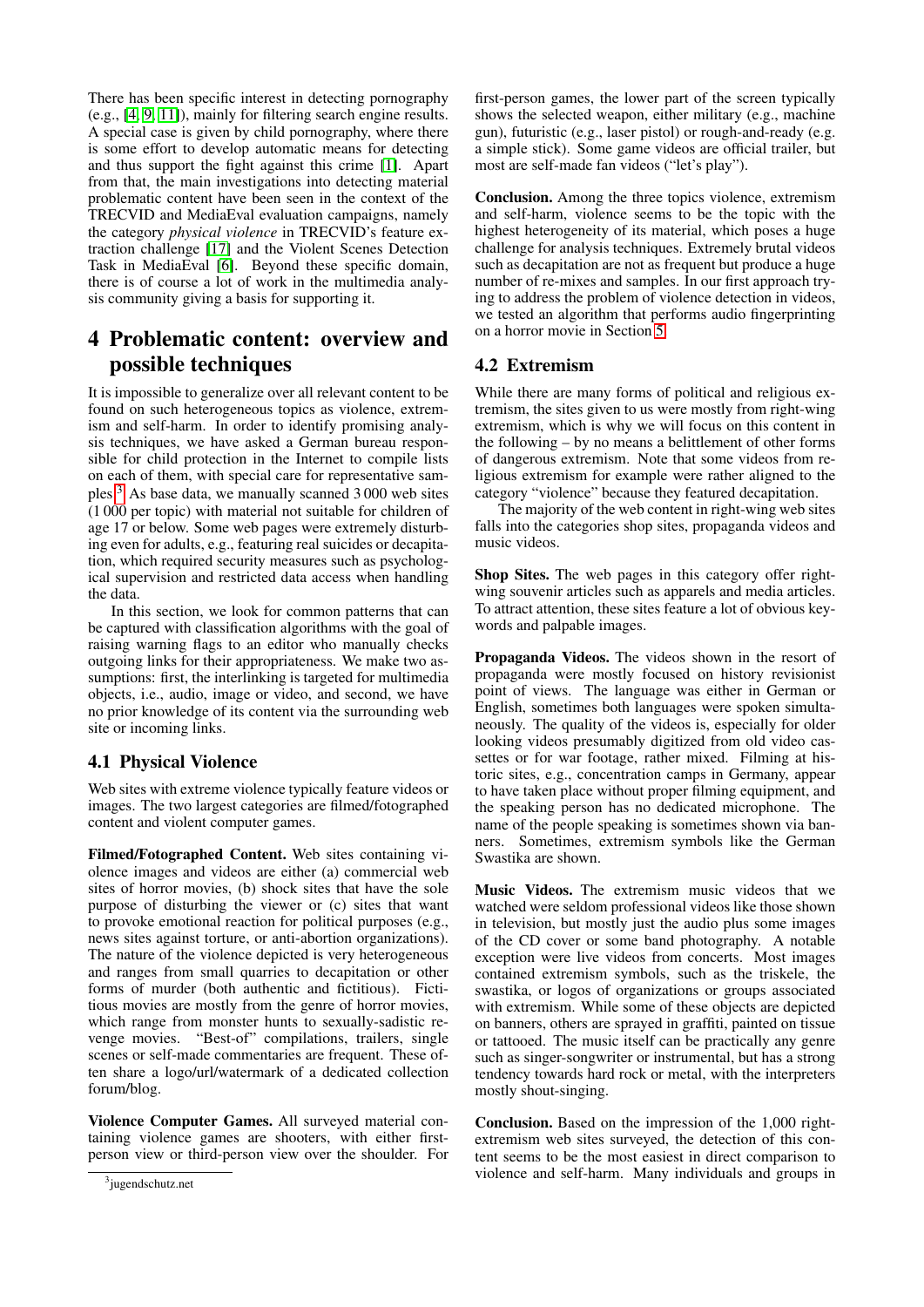this area use re-occurring keywords, named entities and symbols. For music identification, however, fingerprinting alone will only cover a fraction of the material, since fanbased covers and samplers appear frequent (cf. Section [6\)](#page-2-1).

#### 4.3 Self-Harm

The given web pages about self-harm included the topics self-injury, eating disorders, substance abuse and suicide. The nature of the web pages ranged from distress calls to tutorials (sometimes disguised as preventional education). Substance abuse was a very broad topic and contained virtually no clues for analysis techniques, while the topic suicide only had a few examples, as most content such as forum discussions is supposedly well-hid in private areas of the web pages (which, of course, holds true for the other topics as well, but to a lesser extend). In the following we will investigate the topics Pro-Ana and Pro-Mia as well as self-injury.

Pro-Ana/Pro-Mia. In web sites that glorify eating disorders such as anorexia and bulimia, there are often catch phrases (e.g., "angels have no hunger") or longer text collections (e.g., "Ana's letter", a fictional conversation of a young girl with an incarnate anorexia). While as text, they can be easily spotted, in videos they are often depicted in heavily stylized fonts. Moreover, the letters are often hard to read even for a human eye since often colored letters are put on top of a photo.

According to a survey in [\[3\]](#page-4-7), 85% of Pro-Ana web sites contain thinspo images. We thus manually analyzed images with thinspos made available on a freely accessible server. In total, the server contained 84 163 images (5.3 GB). Based on this manual survey, we draw the following conclusions: the server mostly contains images that are in relation with fashion shows and catwalk models. Roughly as frequent are images from celebrities. The third largest collection of images features thin women at the beach, unknown people as well as celebrities. Most people depicted seem to have pathological body-mass-indexes, but the images without their context are not obvious eating disorder glorifications.

A second, albeit far smaller group of images, contains material that clearly is related to anorectic context: (a) images that show extreme signs of anorexia, with bones clearly visible all over the body, (b) before-after compilations, both fake and real, of people that starved, and (c) depictions of extremely adipose people ("anti-thinspos"), often accompanied by sarcastic text included in the image.

Self-Injury. Web sites which aim at attracting attention to persons who regularly inflict damages to themselves are, in principle, similar to Pro-Ana/Pro-Mia sites in the sense that they contain many pictures and catch-phrases on the topic of self-injury. Often, the difference to eating disorder websites include: (a) self-shots, which do not appear as much in Pro-Ana/Pro-Mia sites where disdain of the own body is often part of the disorder, (b) more general cries for help ("Why won't anybody listen?") that do not exclusively circle around the disorder itself. However, the images are mostly self-explanatory, making a specific search a helpful feature in the identification of this topic.

Conclusion. The web sites on self-harm are centered around few topics, but the high amount of user generated content, often from under-age persons, creates a lot of individualized content where fingerprinting is of little help. In the following, we will take a closer look at two challenges: colored fonts on colored ground (Section [7\)](#page-3-0) and high-level concept detection on a proportion of the imagery (Section [8\)](#page-3-1).

### <span id="page-2-0"></span>5 Audio Fingerprints on Violence

Given a small audio fragment as query, the task of audio identification consists in identifying the particular audio recording that is the source of the fragment. In this section, we investigate whether audio fingerprints can be employed on horror movies, where spoken dialogue is only a fraction of the audio signal and noisy fight scenes are more common. For a proof-of-concept, we use the horror movie "Braindead" (1992, director: Peter Jackson) as seed video. The story follows a suburban town drifting into annihilation by some mutant virus which turns the infected into blood-thirsty monsters. The un-cut version is confiscated by law in Germany, a cut version (by 16 minutes) exists which has an age restriction of "16".

Given the un-cut version of this movie as reference and a possibly modified version of the same movie (e.g., cut version, samples only collecting the most violent scenes, different language version, ...), we want to find out which portion of the un-cut version these scenes relate to, only based on the audio signal. We employ an audio fingerprint method as described in [\[2\]](#page-4-8).

On the whole movie, we created a fingerprint every ten seconds, resulting in 589 fingerprints total, of which 13 are discarded since they contained no audio. Of the remaining 576 fingerprints, 78.4% are detected in the German cut version, while the remaining sections most probably have been cut due to their brutal nature. Figure [1](#page-3-2) illustrates the results: The minutes marked yellow above the top bar indicate gory scenes that are cited in the German confiscation enactment. Red sections are scenes where no fingerprints could be found in the cut version, i.e., these are deleted with respect to the un-cut version because of their violent content. All analyzed video snippets from an online video portal feature scenes of the un-cut version.

For this example, the algorithm also works on versions in other language (possibly due to the high number of fighting scenes where no-one is speaking and the audio signal remains unchanged). The English version featured 18.4% fingerprint matches, and the Spanish version even 22.6% matches.

## <span id="page-2-1"></span>6 Identification on Extremistic Songs

In this section, we look at fingerprinting performance and cover song identification of right-wing music recordings, where a large proportion is executed under bad recording conditions (bootlegs are quite frequent) and quite a few singers are not very melodic. On a data set of 523 albums and 6,631 records with a total length of  $\approx$  400 hours material, we used Echoprint [\[7\]](#page-4-9) for a indexing and retrieval experiment. Of 6,000 songs, we indexed 3,000 of them in a Echoprint database and checked whether they were found correctly and whether the remaining 3,000 were correctly marked as unknowns. We thus obtained 86% true positives compared to 90% true negatives. These numbers are misleading, however, meaning that the performance is actually much higher, as the albums contain duplicates (one third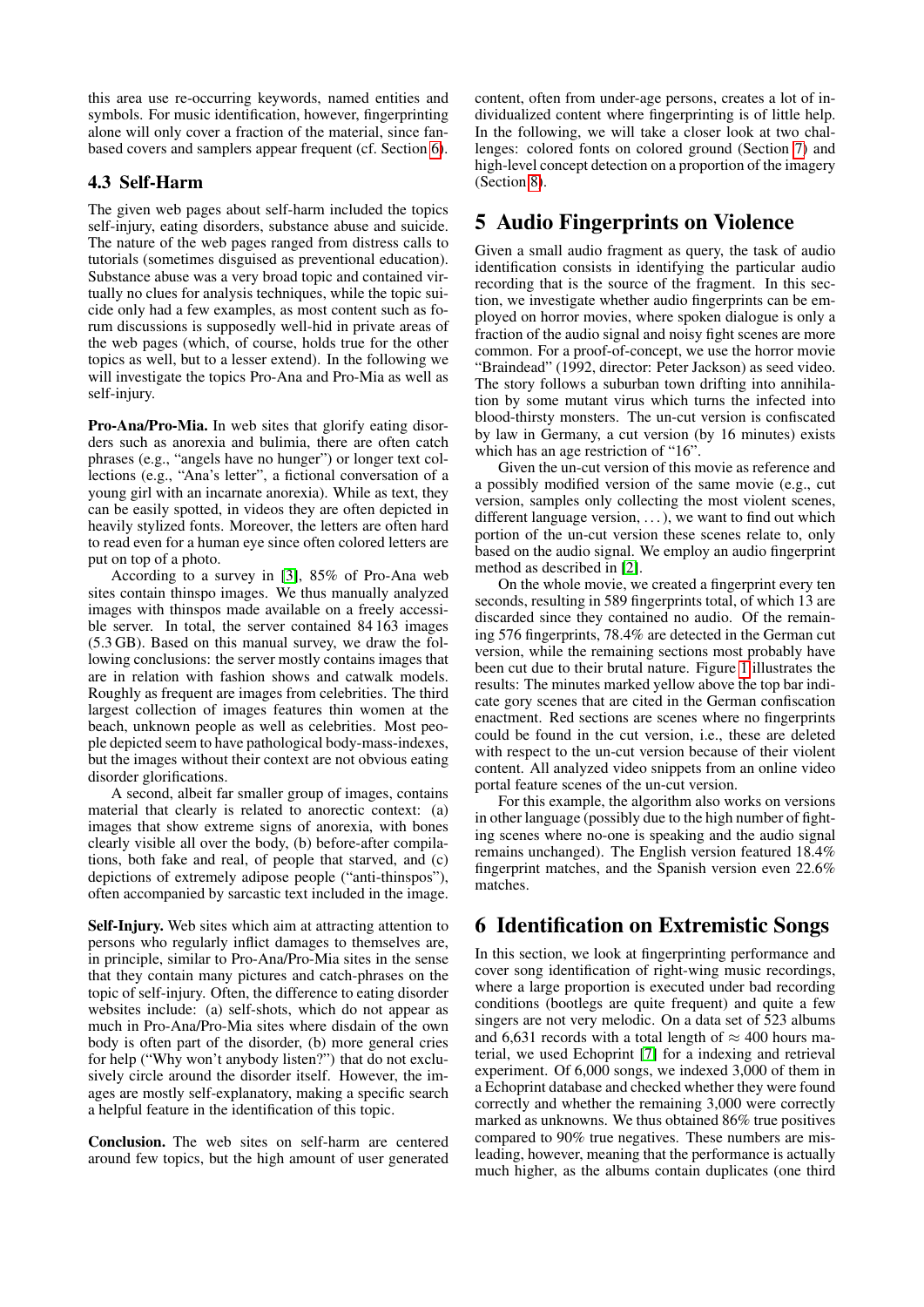

<span id="page-3-2"></span>Figure 1: Fingerprints taken from the un-cut German version of "Braindead" that are identified in video snippets found in an online video portal.

of the false positives feature the words "tribute" and "sampler" in either song title or album title, which means that they should be evaluated as true positives since the song is probably indeed already known).

Another peculiarity of this data collection was the high amount of cover songs, especially for notorious right-wing bands like "Skrewdriver". Since fingerprinting will reject cover songs as completely different music, we proceed The goal of cover song identification is to identify different versions of the same piece of music within a database (opposed to an audio recording of a specific version as in audio identification). In the cover song scenario, one has to deal with changes in instrumentation, tempo, and tonality, as well as with more extreme variations concerning the musical structure, key, or melody [\[10\]](#page-4-10). This requires documentlevel similarity measures to globally compare entire documents.

The overall procedure crucially depends on the used feature variant, the type of score matrix, and a number of other parameters. In our implementation, we use a chroma variant supplied by [\[13\]](#page-4-11) and apply various enhancement strategies to improve structural properties of the score matrices, see also [\[10,](#page-4-10) [12,](#page-4-12) [15\]](#page-4-13).

For a proof-of-concept, we used the album version of the song "Hail the new dawn" from "Skrewdriver", plus seven covers, where two cover songs are from the same band and five songs are from different bands. Then, we compiled data sets containing other songs plus their cover versions, containing (a) 112, (b) 340 and (c) roughly 2,000 songs and measured for each Skrewdriver song how close it was assigned to the songs of its own group. For each query, the result is ranked with respect to decreasing similarity (see Table [1\)](#page-4-14).

Overall, one may say that current systems for cover song identification yield reasonable results as long as the versions to be detected roughly follow the harmonic progression of the original song—at least in passages that have a duration of at least 40 to 60 seconds. This is, for example, clearly the case for the "Skrewdriver" cover group. When there is no dominating harmonic content in the song and if there are lots of variations in the melody (as may be the case for punk music or hard rock), however, the usage of chroma-based audio features becomes problematic and identification systems are likely to fail.



Figure 2: Text localization and text extraction from screen-shots of self-cutting videos

## <span id="page-3-3"></span><span id="page-3-0"></span>7 Colored Text Localization

OCR algorithms typically require that the text portion within a video is automatically detected and separated from the background. We noted that in self-harm videos the text is often highly stylized and colored, and also placed on top of colored background pictures. State of the art text detection methods [\[5,](#page-4-15) [8\]](#page-4-16) use the gray-scale image and cannot cope with this situation. In this section, we introduce a new text detection algorithm.

The text detection is based on color segmentation using the statistical region merging (SRM) [\[14\]](#page-4-17). The algorithm determines uniform colored connected components (CC), which represent the characters and other objects/ parts in the image. In a subsequent step the extension of SMR for handling occlusions is used to merge the characters to words. Additionally to the color information of the original SRM, the difference of the height of the CC and the distance between the CC is used.

In order to refine the text separation for the OCR, a Gaussian model is calculated for the CC and for the background of the words. An up-scaled version of the image is used to create an up-scale gray-scale image. Each pixel is assigned a gray-scale value which is proportional to the probability of the text model given the RGB value. The last step is to use Tesseract for the recognition based on the gray-scale image and the information about the found text regions.

Figure [2](#page-3-3) shows two example screen-shots where conventional text localization and text separation failed for conventional models, and where our method produces the correct results.

## <span id="page-3-1"></span>8 Concept Detection on Self-Injury

In this section, we want to investigate whether a visual concept detection algorithm can identify images of self-injury. On a non-protected server with the topic self-injury we had access to a collection of 5 383 images (625 MB), which mainly features self-cutting with sharp items, e.g., razors or scissors. The cuts appear all over the body, but mainly on the lower arm. The majority shows bleeding wounds with or without visible fat tissue, others are in the state of healing and thus show coagulated blood tissue or scars. Other images contained self amputation or blunt injuries.

As a comparison class, we reduced these images to cuts on the forearm, and used material from a web server on fore arm tattoos as counter class. See Figure [3](#page-5-0) for some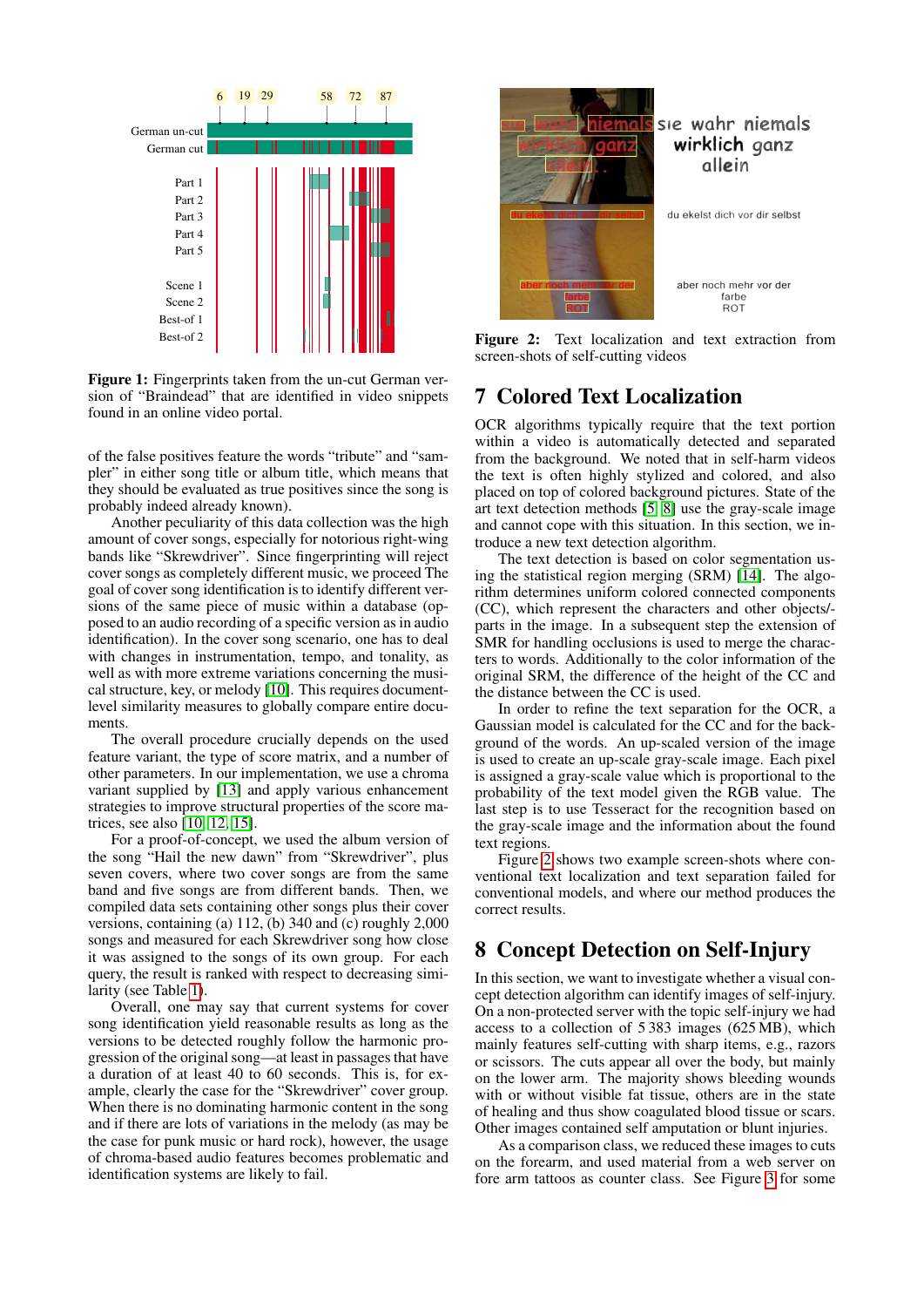(a) *Average precision* (AP, s. [\[15\]](#page-4-13) for definition) values for the 8 queries and the three datasets

| <b>Idx Band</b>              | <b>Remark</b>                                          |                   | $AP_{112}$ $AP_{340}$ $AP_{2000}$ |                |    |    |    |    |     |     |  |
|------------------------------|--------------------------------------------------------|-------------------|-----------------------------------|----------------|----|----|----|----|-----|-----|--|
| 1 Skrewdriver                | original                                               | 0.982 0.924 0.883 |                                   |                |    |    |    |    |     |     |  |
| 2 Skrewdriver                | demo tape                                              | 0.948 0.929 0.878 |                                   | $\overline{2}$ |    |    |    |    |     |     |  |
| 3 Skrewdriver                | live version                                           | 0.891 0.875 0.860 |                                   | 3 <sup>1</sup> |    |    |    |    |     |     |  |
| 4 English band very "bawly"  |                                                        |                   | 0.916 0.849 0.777                 |                |    |    |    |    |     |     |  |
| 5 American band              |                                                        |                   |                                   | 5 <sup>1</sup> |    |    |    |    |     |     |  |
| 6 Swedish band female singer |                                                        |                   |                                   | $6 \mid$       |    |    |    |    |     |     |  |
|                              | 7 Swedish band melodic female singer 0.831 0.789 0.620 |                   |                                   |                |    |    |    |    |     |     |  |
|                              | 8 British band quite close to original                 |                   |                                   | 8              |    |    |    |    |     |     |  |
|                              |                                                        |                   |                                   |                | 20 | 40 | 60 | 80 | 100 | 112 |  |

<span id="page-4-14"></span>Table 1: Cover song identification on eight selected cover songs for the band Skrewdriver

examples from the set and the similarity of the classes. In order to increase the challenge for the classification algorithm, we further discarded tattoos in any other color than black or red. In total, 400 images for each class remained for training, and we used 67 (cutting) and 86 (tattoo) images for testing.

For classification, we make use of high-level concept detection algorithms, where we follow the approach of [\[16\]](#page-4-18) with a large sub-set of the base detectors described there. The results for tattoo images are shown in Figure [4\(b\),](#page-5-1) die results for self-cuts are shown in Figure [4\(a\).](#page-5-2) With an assumed threshold of 0.5, 8 out of 151 images are misclassified.

# <span id="page-4-0"></span>9 Conclusion

In this paper, we elaborated on the needs to identify problematic web content in applications that rely on automatic interlinking such as the ones foreseen in the LinkedTV project. We gave a brief overview of possible contents in the areas of physical violence, extremism and selfharm, by manually scanning through thousands of web sites deemed inappropriate for children and adolescents. On the four selected challenges  $-$  (a) audio fingerprints in a horror movie, (b) right-wing cover song identification, (c) colored font OCR and (d) self-cutting concept detection — we presented our approaches and gave both proofof-concepts and evaluations regarding their performance.

Overall, whenever interlinked content is not constrained via white-lists, we believe that outgoing links should be checked by human editors whenever the seed videos feature vast topics such as news, and that automatic analysis techniques are capable of producing warning flags which will support this task to a large degree.

#### Acknowledgments

This work has been partly funded by the European Community's Seventh Framework Programme (FP7-ICT) under grant agreement n◦ 287911 LinkedTV.

### References

- <span id="page-4-4"></span>[1] Aldhous, P. (2011). The digital search for victims of child pornography. *New Scientist*, 210(2807):23–24.
- <span id="page-4-8"></span>[2] Bardeli, R., Schwenninger, J., and Stein, D. (2012). Audio fingerprinting for media synchronisation and duplicate detection. In *Proc. MediaSync*, pages 1–4, Berlin, Germany.
- <span id="page-4-7"></span>[3] Borzekowski, D., Schenk, S., Wilson, J., and Peebles, R. (2012). e-Ana and e-Mia: A Content Analysis of Pro-Eating

Disorder Web Sites. *American Journal of Public Health*, 100 (8):1526–1534.

- <span id="page-4-1"></span>[4] Bosson, A., Cawley, G. C., Chan, Y., and Harvey, R. (2002). Non-retrieval: Blocking pornographic images. In Lew, M. S., Sebe, N., and Eakins, J. P., editors, *Image and Video Retrieval*, volume 2383 of *Lecture Notes in Computer Science*, pages 50– 60. Springer Berlin Heidelberg.
- <span id="page-4-15"></span>[5] Chen, H., Tsai, S. S., Schroth, G., Chen, D. M., Grzeszczuk, R., and Girod, B. (2011). Robust text detection in natural images with edge-enhanced maximally stable extremal regions. In *2011 IEEE International Conference on Image Processing*, Brussels.
- <span id="page-4-6"></span>[6] Demarty, C. H., Penet, C., Gravier, G., and Soleymani, M. (2012). The MediaEval 2012 Affect Task : Violent Scenes Detection. In *MediaEval 2012 Workshop*, volume 927.
- <span id="page-4-9"></span>[7] Ellis, D. P., Whitman, B., and Porter, A. (2011). Echoprint: An open music identification service. In *Proc. ISMIR*.
- <span id="page-4-16"></span>[8] Epshtein, B., Ofek, E., and Wexler, Y. (2010). Detecting text in natural scenes with stroke width transform. In *CVPR*, pages 2963–2970. IEEE.
- <span id="page-4-2"></span>[9] Fleck, M. M., Forsyth, D. A., and Bregler, C. (1996). Finding naked people. In Buxton, B. F. and Cipolla, R., editors, *ECCV (2)*, volume 1065 of *Lecture Notes in Computer Science*, pages 593–602. Springer.
- <span id="page-4-10"></span>[10] Grosche, P., Müller, M., and Serrà, J. (2012). Audio content-based music retrieval. In *Multimodal Music Processing*, volume 3, pages 157–174. Schloss Dagstuhl–Leibniz-Zentrum für Informatik, Dagstuhl, Germany.
- <span id="page-4-3"></span>[11] Kim, M. J. and Kim, H. (2012). Audio-based objectionable content detection using discriminative transforms of time-frequency dynamics. *IEEE Transactions on Multimedia*, 14(5):1390–1400.
- <span id="page-4-12"></span>[12] Müller, M. and Clausen, M. (2007). Transposition-invariant self-similarity matrices. In *Proc. ISMIR*, pages 47–50, Vienna, Austria.
- <span id="page-4-11"></span>[13] Müller, M. and Ewert, S. (2011). Chroma Toolbox: MAT-LAB implementations for extracting variants of chroma-based audio features. In *Proc. ISMIR*, pages 215–220, Miami, FL, USA.
- <span id="page-4-17"></span>[14] Nock, R. and Nielsen, F. (2004). Statistical region merging. *IEEE Transactions on Pattern Analysis and Machine Intelligence (TPAMI)*, 26(11):1452–1458.
- <span id="page-4-13"></span>[15] Serrà, J., Serra, X., and Andrzejak, R. G. (2009). Cross recurrence quantification for cover song identification. *New Journal of Physics*, 11(9):093017.
- <span id="page-4-18"></span>[16] Sidiropoulos, P., Mezaris, V., and Kompatsiaris, I. (2013). Enhancing video concept detection with the use of tomographs. In *Proc. ICIP*.
- <span id="page-4-5"></span>[17] Smeaton, A. F., Over, P., and Kraaij, W. (2009). High-Level Feature Detection from Video in TRECVid: a 5-Year Retrospective of Achievements. In *Multimedia Content Analysis, Theory and Applications*, pages 151–174. Springer Verlag, Berlin.

(b) Ranking matrix for each song, showing pairwise document-level similarities between the query and all documents contained in the dataset 112